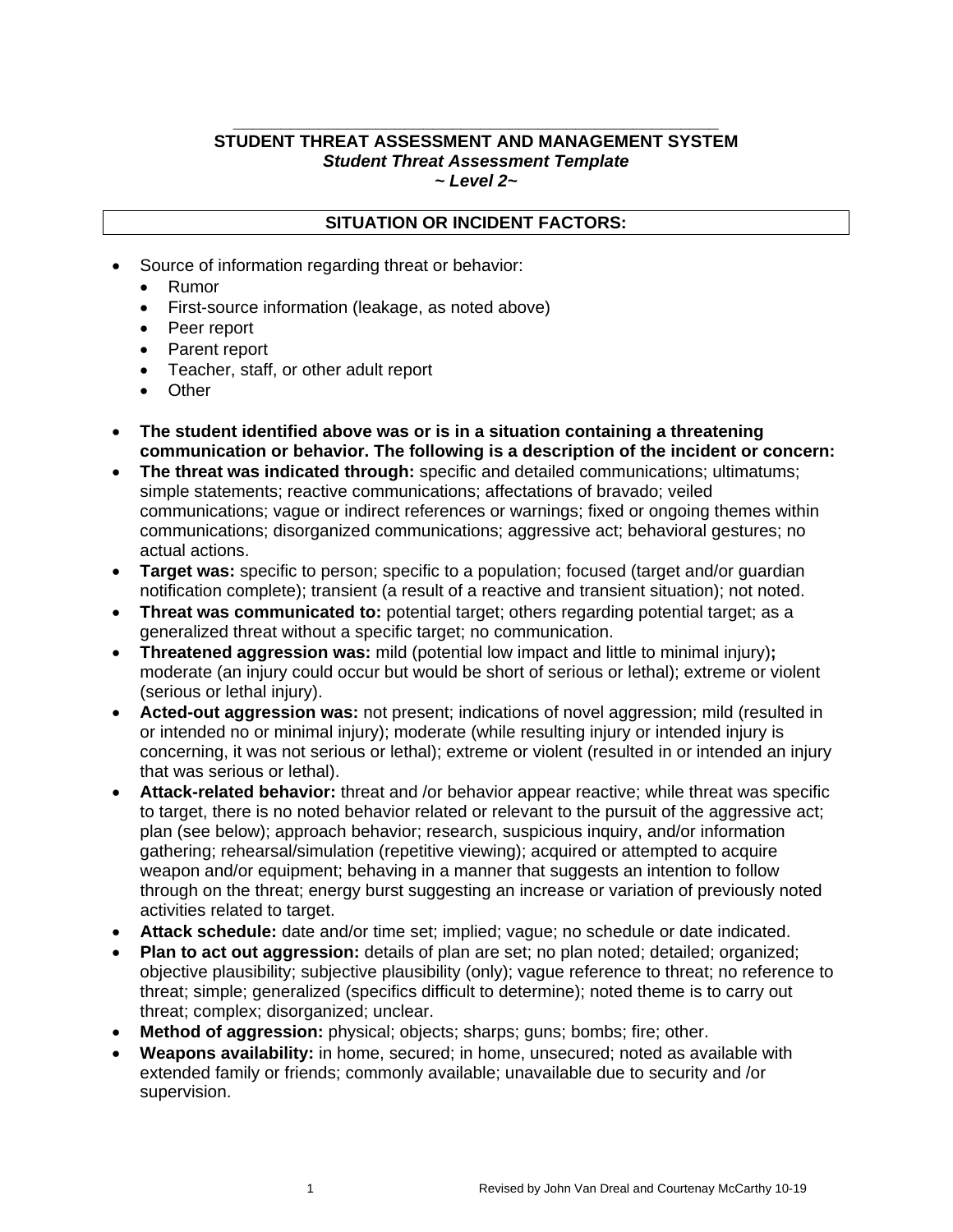- **Suicide concerns:** suicidal ideation expressed without clear statement of intent; blatant statements regarding intent (threats); stated desire to die; stated desire to be killed; gestures; plan; plan with means; rehearsal; no indication.
- **Self-harm concerns:** cutting; burning; other.
- **Interest, orientation, and/or immersion in extreme aggression:** entertainment preferences suggest violent theme that are sequential and specific to targeted and/or vendetta violence; role models and interests suggest fascination and/or admiration for either notorious or fictional violent people and acts of violence; copycat implications; rehearsal through media or fantasy acts; intense interest in military or law enforcement paraphernalia; closely associates with weapons; fascination with weapons (type); developmentally appropriate interest; interest is for amusement only or to shock others; no interest indicated.
- **Identification:** pseudo-commando; previous attackers; as an agent or soldier of a cause or belief system; developmentally appropriate psychological identification.
- **Fixation on target:** perseveration; negative characterization; extreme opinions; angry undertones; fixation causing academic and/or social deterioration; negative emotionality within reason; none noted.
- **Motive:** control; injustice; lost love, rejection, or victimization; self-defense; recent loss; status change; humiliation; grievance; grudge; power; intimidation; bravado; extortion; other; no motive (threat was reactive).
- **Self-perspective (regarding life situation):** hopeless; desperate; overwhelmed, or highly stressed; victim of ridicule or rejection; victim of bullying; significant personal loss; loss of romantic or close personal relationship; personal failure; overly disciplined and /or punished; jealous and resentful; impacted by mental health issue (e.g., developmental limitations, disturbance of thought, mood issues); stable; untroubled; tolerable; optimistic; positive; hopeful of pro-social future; perspective is congruent with situation as seen by others; perspective is incongruent with situation as seen by others.
- **JACA (DeBecker):** justifies aggression; does not justify aggression; does not see situation as having alternatives to aggression; perceives situation as having alternatives to violence; accepts consequences of acting out aggressively; does not accept consequences of acting out aggressively; has or perceives self as having ability to act out aggressively; has or perceives self as having ability to act out in a planful and targeted aggressive manner; does not have ability to act out in a planful and targeted aggressive manner; is supervised in a manner that interferes with the opportunity to act out aggressively.
- **Perspective regarding targeted violence:** imperative; necessary; likely if something doesn't change; one of many options; a useful threat to get attention, but not an actual option; a useful threat to intimidate or for bravado, but not an actual option; denies considering as option.
- **Perspective of caregivers, peers, and education staff:** concerns regarding potential acted out extreme aggression; concerns regarding potential mild to moderate aggression; ambiguous concerns regarding aggressive behavior; concerns regarding acting out behavior; no concerns.
- **Precipitating events:**
- **Relationships with pro-social adults:** trusting and successful; trusting but emotionally temperamental; connected but superficial or shallow; disconnected and apathetic; disconnected and resentful. **List:**
- **Inhibitors/protective factors:** family support; relationship with at least one positive adult; social support; pro-social beliefs or values; commitment to school; pro-social involvement in sports, clubs, church, extra-curricular activities, band, music, pets, or other:

## **SCHOOL FACTORS**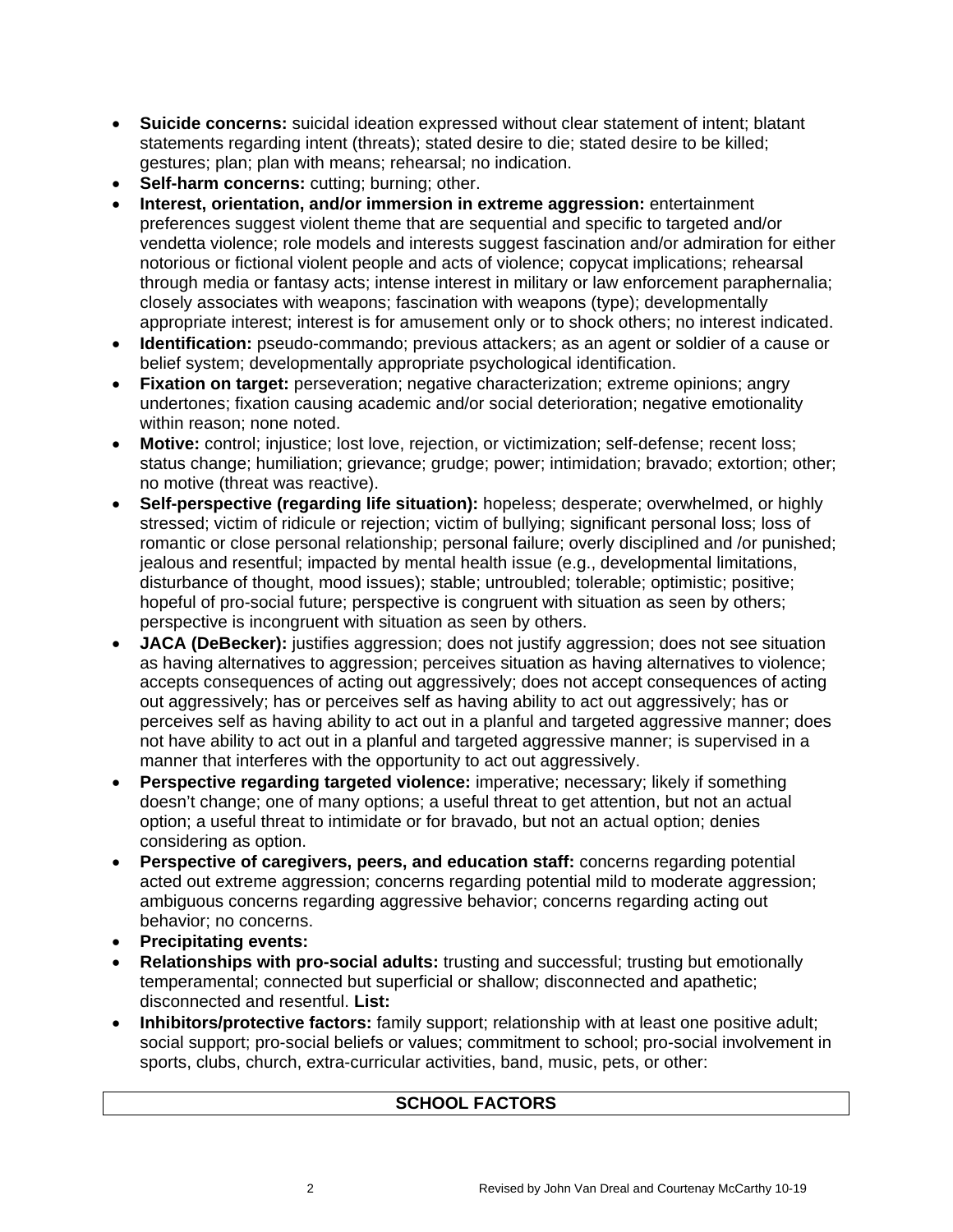- **504; Special Ed.; Regular Ed.:**
- **Special circumstances:**
- **Disciplinary action taken:**
- **Academics:**
- **Attendance:**
- **Attachment to school:**
- **Behavioral history:**
- **Discipline history:**
- **Educational goals or plan:**
- **Other school concerns:**

# **SOCIAL FACTORS**

- **Strength of relationships (general impression):**
- **Victimization history at school, home, and community (real or perceived):**
- **Social status:** high or accepted within mainstream and other groups; moderately accepted within mainstream; connected within small subculture or clique; disconnected disinterested socially or self-committed loner with parallel social movement; rejected by mainstream and most subculture, but maintains parallel social movement; rejected and marginalized, but accepted within marginalized clique; completely rejected and marginalized; other.
- **Peer group:**
- **Role within peer group:** leadership; shared leadership; is both leader and follower; follower; connected but reserved and varies in commitment to follow; superficial, on the group's periphery, or disconnected; toady, sycophant, or servant; other.
- **Peer group traits:** pro-social; within normal/accepted range of behavior; troubled; reckless and energetic, but aggressive behavior is within norm; delinquent; high risk (engages in atrisk behavior); aggressive (views aggression as an acceptable solution to typical youth problems).
- **Community support level:** community resources employed; community resources exhausted; beginning to explore resources; no community support. **List resources being used:**

# **PERSONAL FACTORS**

- **Adjudication:**
- **Recent changes in behavior and/or beliefs:**
- **Pattern of behavior:**
- **Management skills for typical social conflict:** pro-social, healthy range of response within developmental expectations; limited skills but responsive to help and suggestion; few skills and mostly avoidant; uses denial or argument; verbally combative; uses bravado and intimidation; physically combative; threats of aggression or violence; other.
- **Strategies used to stop victimization, teasing or rejection:** avoids or reports trouble; appropriate use of assertiveness, negotiation, and adult resources; passively allows or compromises; enlists help of peers; bravado and posturing; threatens; physically fights back; full revenge; other.
- **Emotional coping skills and reserves:** healthy and developmentally appropriate; varies by mood and swing; immature for age; limited and shallow — few healthy strategies/low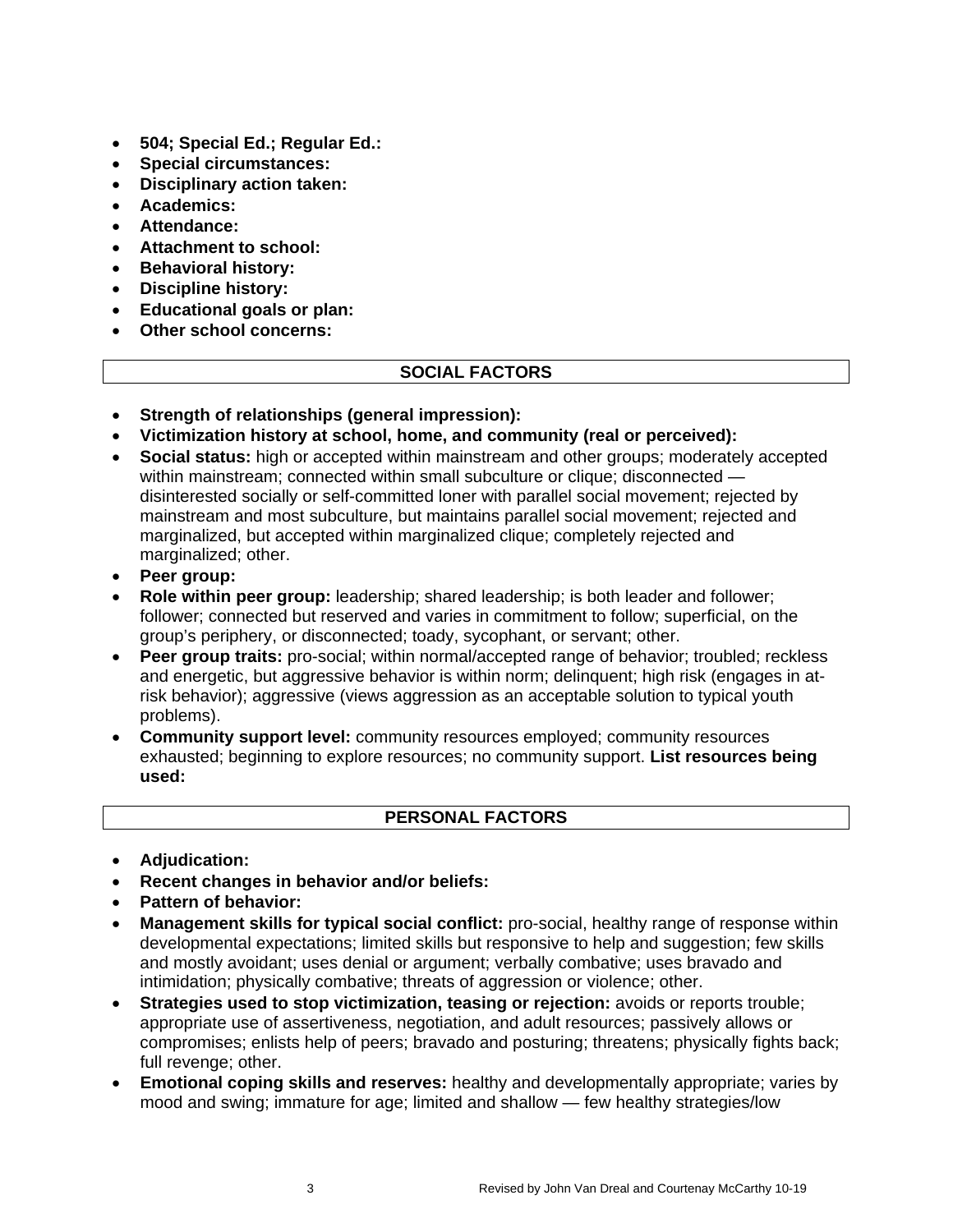emotional reserves; poorly developed strategies but accepts help; post-trauma or emotional distress interferes with use of skills or depletes skills quickly; has blocked skill development; other.

- **Anger management skills:** within developmental expectations; limited but defuses quickly and accepts helps and supervision; explosive and hostile; loses ability to reason and is unapproachable; loses control and is disruptive; quickly elevates to aggression; other.
- **Coping skills for change:** flexible; optimistic; anticipates consequences; tolerant within reason; disinterested; rigidity; hypersensitive and irritable; intolerant; highly frustrated; other.
- **Attitude:** sees self as superior; injustice collector; sees self as a undeserved victim due to others actions; entitled; criminal; narcissistic; has healthy view of personal strengths and weaknesses; sees self as a failure; sees self as inferior, broken, or weak; sees self as an ongoing and deserved victim due to weaknesses; other.
- **Stress level (real or perceived):** severe; moderate; low; not indicated.
- **Level of desperation or despair:** severe; moderate; low; not indicated.
- **Need for attention, recognition, or notoriety**: exaggerated; desperate; some attention seeking but typical for age and development; confident/very little attention seeking; low and avoidant.
- **Response to rules, authority, and structure:**
- **Self-perception of situation:** awareness of dysfunctional or troubled situation, and wants to change; has awareness of dysfunctional situation, but lacks concern or doesn't care; is unaware of dysfunctional or troubled situation; inaccurately views acceptable situation as dysfunctional; accurately views situation as functional.
- **Trust level:**
- **Maladjustment:** exaggerated entitlement; externalize blame; superiority; alienation; dehumanizing behavior or attitude; self-esteem; empathy; remorse; manipulative and controlling, even at the expense of others' physical comfort; lacks moral or religious beliefs; values are socially maladjusted.
- **Recent loss or loss of status:**
- **Animal abuse:**
- **Fire misuse:**
- **Property destruction:**
- **Signs or symptoms of depression (e.g., sadness, loss of interest, low energy level, , changes in sleep or appetite, sullen, moody, apathetic, etc.):**
- **Drug and/or alcohol use:**
- **Mental health diagnosis:**
- **Medications:**
- **Central nervous system damage:**
- **Impulse or inattention problems:**
- **Emotional trauma or victim of abuse:**
- **Previous psychiatric treatment or hospitalization:**
- **Past treatment/intervention accessibility and response (i.e., accessible, guarded, poor response, resistive, hostile, etc.)**
- **Planning or vision of future:**
- **Early police contact (prior to age 12) or prior arrests or convictions for aggression:**
- **Past willingness to hurt others:**
- **Past use of a weapon to hurt others:**

### **FAMILY DYNAMIC FACTORS**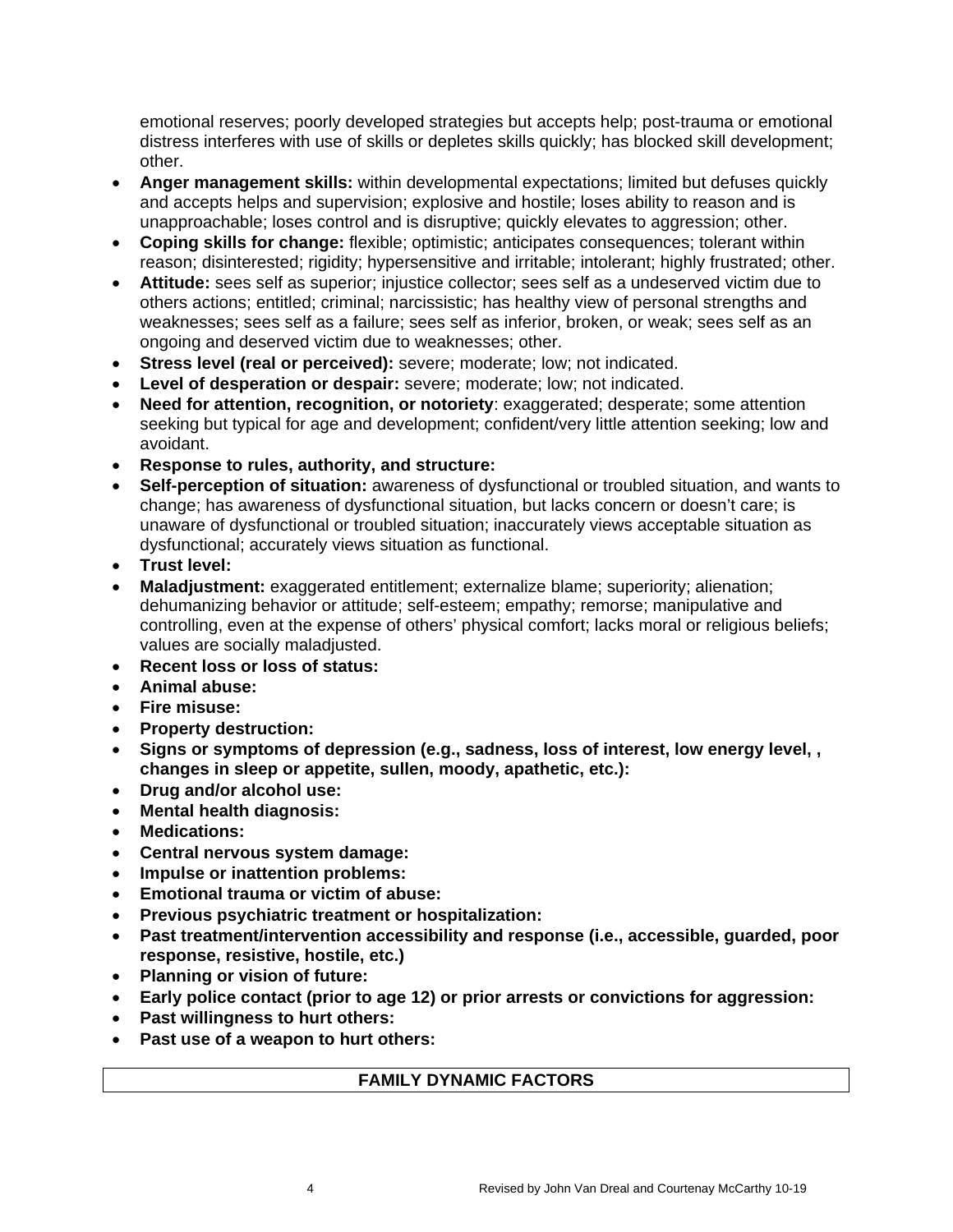- **Resides with:**
- **Guardians:**
- **Foster placement:**
- **Ward of state:**
- **Siblings:**
- **Custody:**
- **Family history of:** domestic violence; mental illness; abuse; substance abuse; criminal activity; arrests and/or incarceration for aggressive or violent crime.
- **Criminal history or law enforcement contact in family:**
- **Parents'/guardians' support level:**
- **Relationships within family structure:**
- **Parent/guardian-child dynamic:**
- **Parents' and or family's views on acceptable use of criminal behavior or criminal violence:**
- **Supervision within the household:**
- **Parental control and limitations on behavior:**
- **Computer access within home and supervision of computer access:**
- **Extended family support level:**

#### **GANG INVOLVEMENT FACTOR**

- **Identification:**
- **Level of involvement:**
- **Role in gang (e.g., leader, instigator, follower, or toady):**
- **Expressed commitment:**
- **Willingness to act anti-socially on behalf of gang:**
- **Delinquent or aggressive/violent acts to date:**

#### **OTHER**

- **Collateral information**:
- **Social media (list accounts used, profile information, concerning use, etc):**
- **Current or historical medical concerns:**
- **Sleep problems:**
- **History of head injuries:**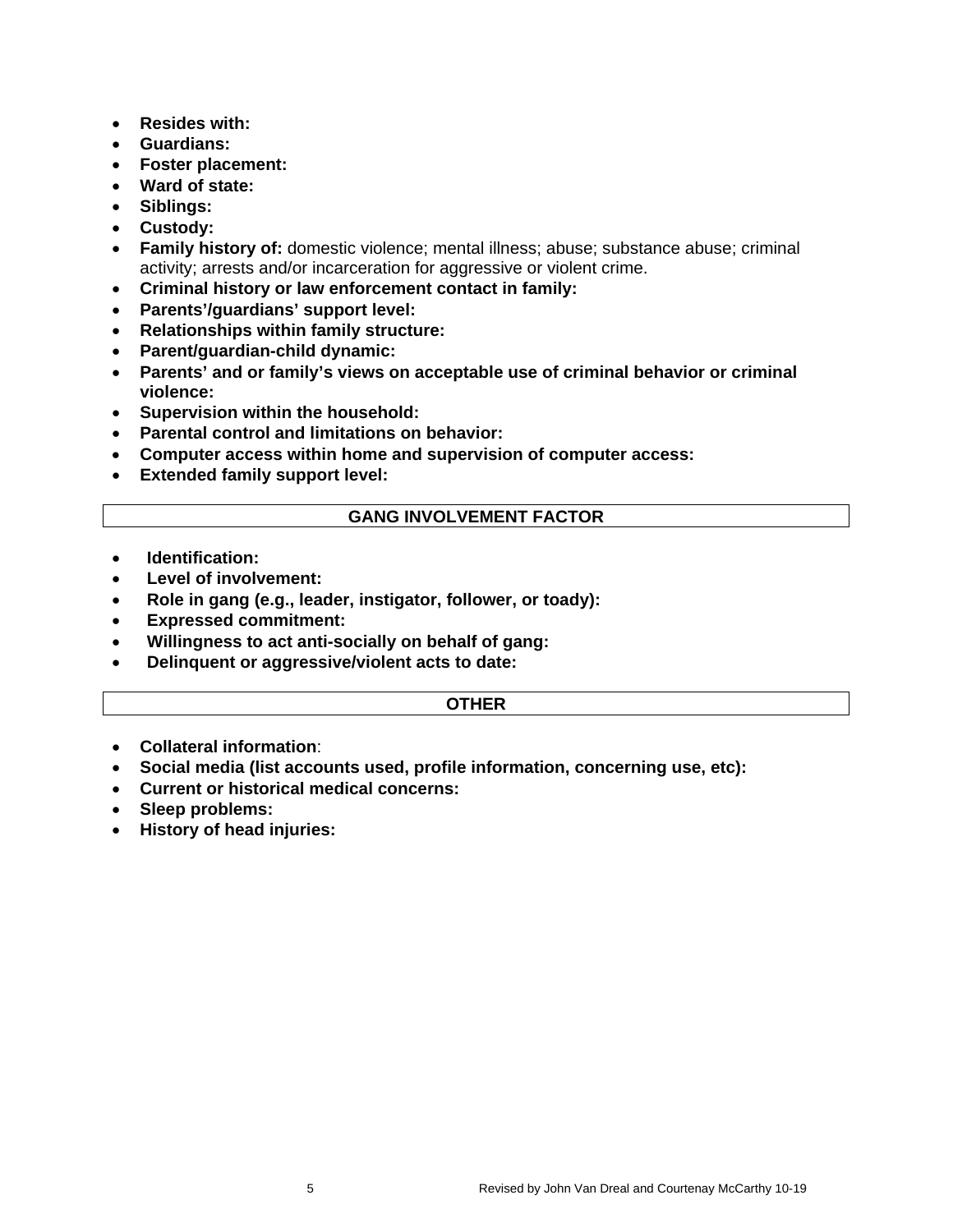### **RECOMENDATIONS**

# *STAT Level 2 - STAT Recommendations*

**These recommendations were generated through the efforts of the Mid-Valley Student Threat Assessment Team (STAT), and are for consideration in the management of threatening or dangerous circumstances involving students. STAT is a consultation team that assesses the concern for violence and assists case managers with the application of resources to manage and decrease the possibility of attack, protect potential targets, and support students to develop and employ healthy and safe coping strategies.**

### • **Next Steps:**

- 1. Case will be staffed by Mid-Valley Student Threat Assessment Team (STAT).
- 2. Administrator will request further assessment if concern for aggression escalates (see Risk Factors guide).
- 3. Continue Level 1 Supervision Plan.
- 4. Warn intended victim(s) and/or guardians.
- 5. Design and implement a safety plan (using the Plan to Protect Targeted or Victimized Student form) for identified targets/victims. Consider targeted student's physical and psychological safety needs.
- 6. Protective response initiated by Security Department.

## • **Individual/Student Options:**

- 1. Individual Accountability Plan.
- 2. Initiate Suicide Risk Assessment (use District Suicide Risk Assessment Protocol).
- 3. .
- 4. Student will self-manage. Describe:
- 5. Student will identify triggers and agitators and agrees to "safe room" or resource of support.
- 6. Diversion.

# • **School Options:**

- 1. Review educational plan.
- 2. Consider the making the following firearms admonition to guardians: "Firearms are the responsibility of the owner. Do not assume a child/student/adult has not learned the combination to a gun safe or the location of the key. Keys can be removed and duplicated, and combinations have been discovered through a variety of means. Consider changing keys or combinations or removing firearms from the home." Document the date, time, and place of the admonition, as well as the guardian's response.
- 3. Consider specialized class options.
- 4. Develop travel card and time accountability.
- 5. Monitor social media activity for concerning statements, agitators, triggers, threats, or behavior related to the preparation of an attack.
- 6. Refer student to social skill building programs.
- 7. Consider social skill building programs.
- 8. Increase supervision in the following settings:
- 9. Make modifications of daily schedule (e.g., late arrival or early dismissal).
- 10. Require entry/exit check with:
- 11. Alert staff and teachers on a need-to-know basis.
- 12. Decrease or eliminate pass time or unsupervised time.
- 13. Conduct intermittent check of backpack, locker, pocket, purse, etc.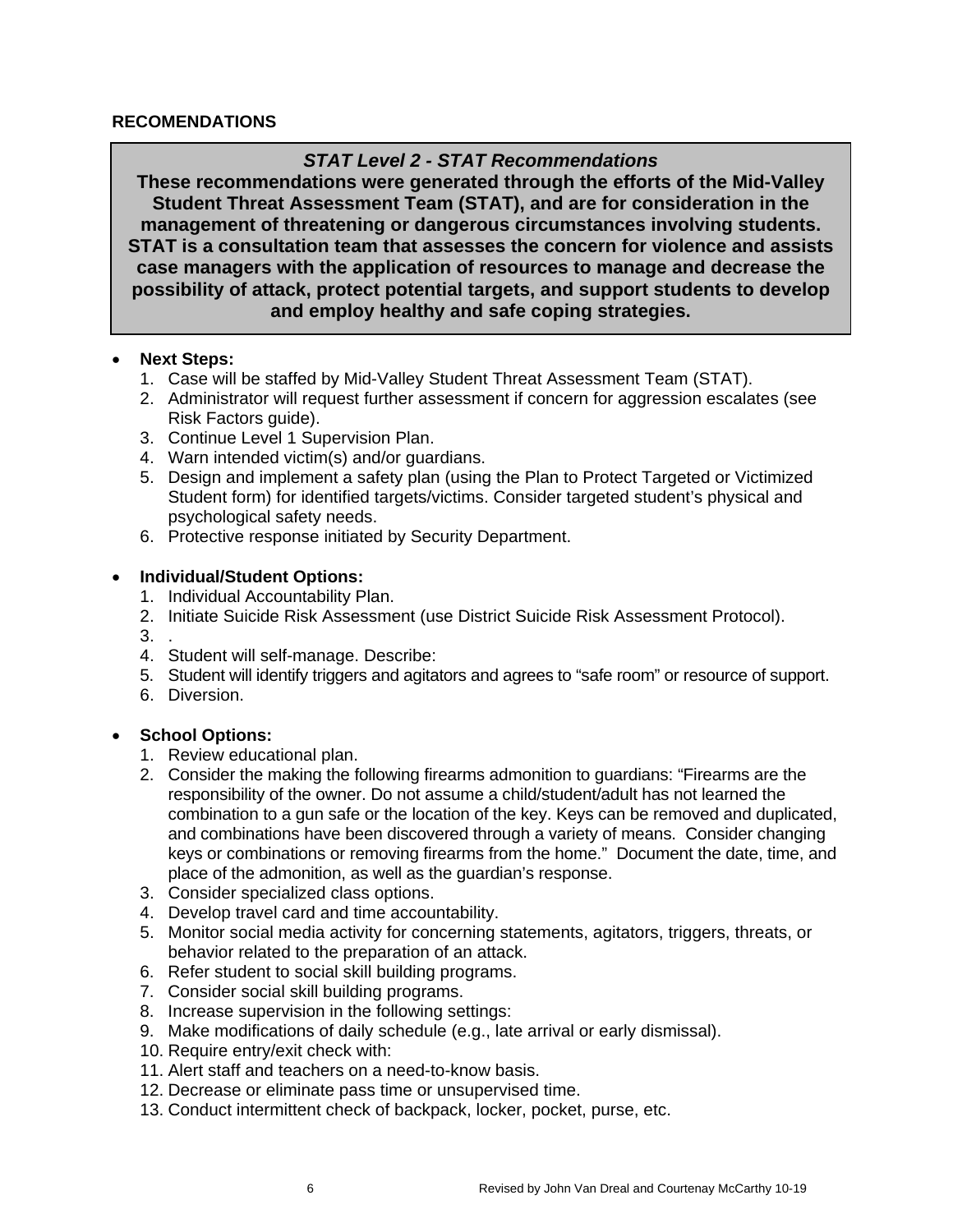- 14. Assign identified staff to build trusting relationship through check-in or mentorship: administrator; mentor; child development specialist/counselor; school resource officer; teacher; other.
- 15. Provide means by which student may safely report and discuss thoughts or intentions to harm others and receive appropriate intervention.
- 16. Offer other interventions or supervision strategies that will directly address the triggers and agitators identified in this assessment.
- 17. Identify and further develop activities, relationships, or experiences of value that inhibit the possibility of the student acting out.
- 18. Provide school counselor, or other school-based mental health intervention.
- 19. Request parent/guardian consent for an authorization form to allow communication between school and medical/mental health provider.
- 20. Refer to district social worker.
- 21. Referral to appropriate school team to consider alternative placement, such as administrative transfer, expulsion, or interim alternative educational setting (IAES), per district policy. (If criteria are met, district may unilaterally remove the student to IAES; however, if the student is receiving specialized instruction, the IEP team decides the actual placement.)
- 22. Recommend home supervision pending further assessment.
- 23. Refer to appropriate Special Ed. Team to consider: psycho-educational evaluation for special education; review of education goals and placement options; or referral to alternative education placement. (NOTE: If the student is on an IEP/504 plan, any change in placement or Special Education services must be done through the Special Education team process or 504 team process.)
- 24. Refer to behavior specialists, behavior team, or other behavior support resources.
- 25. Continue to monitor communications and behavior for an escalation of concerns for aggression (see Risk Factor guide).
- 26. Conduct safety planning at site of attendance.
- 27. Other school option:

### • **Family / Home Options:**

- 1. Increase supervision.
- 2. Monitor social media activity for concerning statements, agitators, triggers, threats, or behavior related to the preparation of an attack.
- 3. Use a Family Social Media Contract or refer to [www.commonsensemedia.org](http://www.commonsensemedia.org/) for information on appropriate youth media.
- 4. Safety proof home.
- 5. Request that parents increase supervision and vigilance.
- 6. Refer for domestic violence intervention and safety planning.
- 7. Refer parent to parenting classes.
- 8. Review and pursue crisis and/or mental health services.
- 9. Other:

### • **Community Options:**

- 1. Refer to Youth Service Team or other community-based youth support team.
- 2. Recommend mental health evaluation.
- 3. Review mental health options and providers for possible evaluation and/or counseling.
- 4. Refer to anger management program.
- 5. Refer to alcohol and drug evaluation and/or counseling.
- 6. Refer to parenting programs.
- 7. Refer to mentoring programs.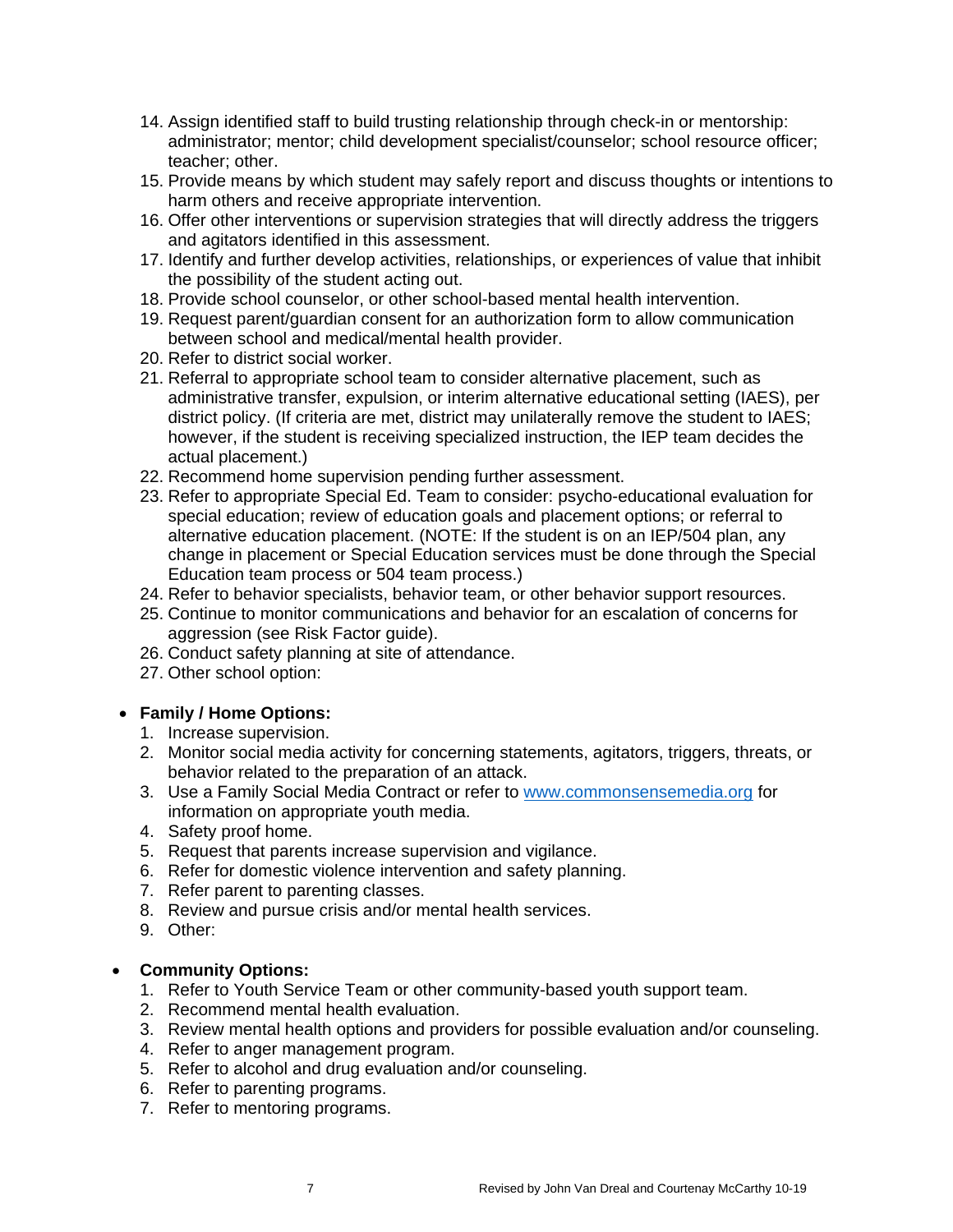- 8. Notify probation/parole officer.
- 9. Refer to faith-based community programs.
- 10. Foster positive community activities and interests.
- 11. Explore grant money assistance for inhibitors and other needs.
- 12. Other: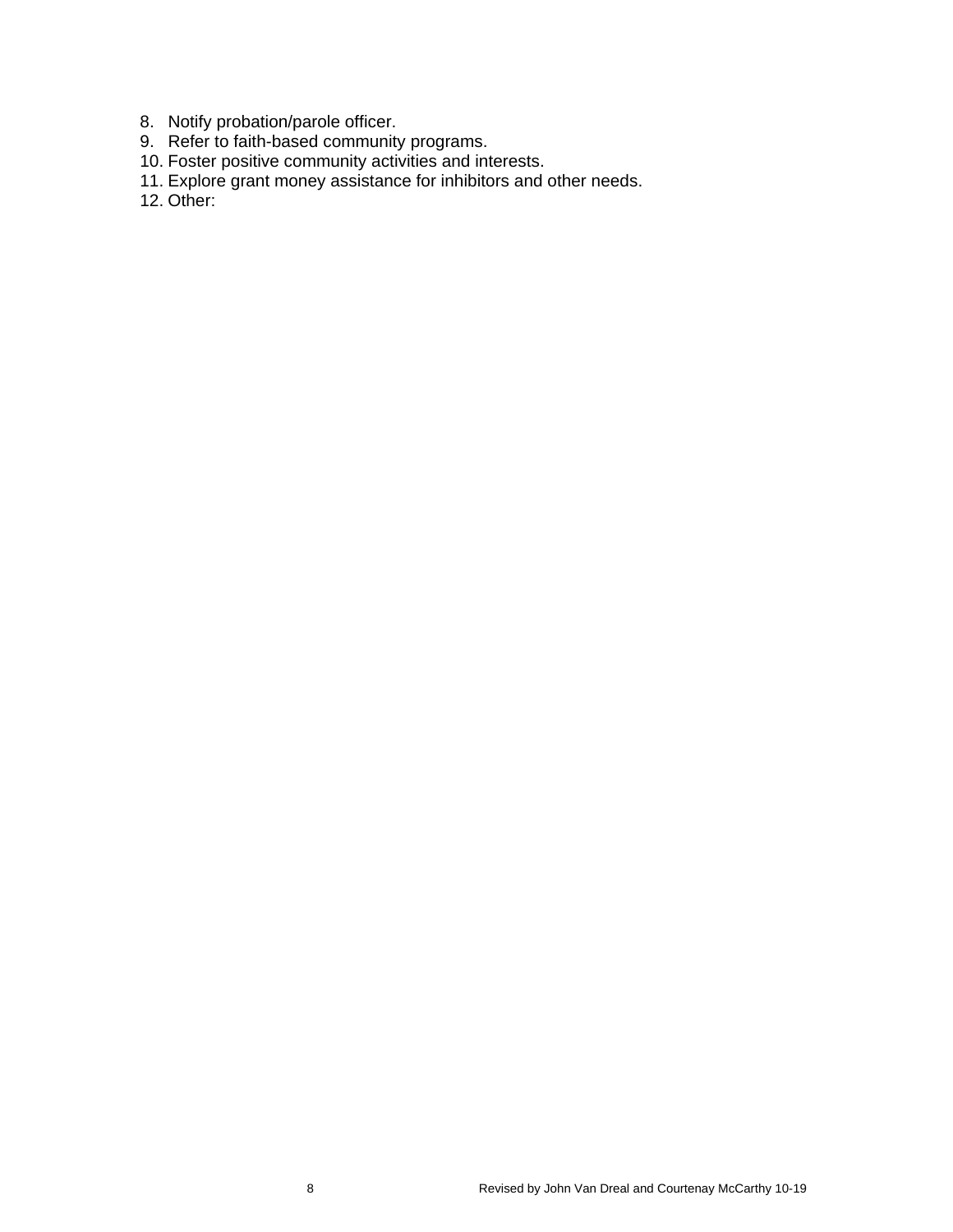## **LEVEL OF CONCERN RUBRIC AND GLOSSARY**

**TARGETED THREAT:** The attacker considers and selects a particular target prior to an attack. The consideration occurs through the process of an idea with motive, planning, preparation, and eventually action.

**REACTIVE OR AFFECTIVE THREAT:** The attacker acts in an emotional or highly aroused state in response to a perceived challenge, threat, insult, or other affront. The behavior is often a temporary, explosive, or impulsive act without pre-meditation, planning, plotting, or specific targeting. Reactive behavior can be a function within a pattern of socialization, as some attackers search for excuses or opportunities to be angry and aggressive, without any predetermined target.

**MILD TO MODERATE AGGRESSION:** This involves harmful behavior that is directed at another person(s) and does not cause serious or lethal injury.

**EXTREME OR VIOLENT AGGRESSION**: This involves harmful behavior that is directed at another person(s) and causes or is intended to cause serious or lethal injury.

### **LEVEL OF CONCERN FOR AGGRESSION:**

Levels of concern are transitory and can either decrease or increase as a result of changes in circumstances (e.g., supervision, monitoring, intervention, etc.). The assignment of a level of concern is, at best, useful in assisting and supporting management recommendations. Note that a situation may have features from more than one level, and thus change as a result of addressing those features.

# **LEVEL OF CONCERN FOR TARGETED AGGRESSIVE BEHAVIOR**

### **LOW OR MINOR:**

- Vague or indirect information contained within the threat is inconsistent.
- The threat is implausible or lacks detail and realism.
- The context of the threat suggests that action is unlikely.
- Little history exists of serious risk factors or dangerous behavior.
- Inhibitors are present.
- Behavior is aggressive but has little potential for physical injury (e.g., minor bullying).
- Threats are for stress relief, bravado, and affect.

#### **MODERATE:**

- Indication exists of some premeditation or planning, with general implications of place, time, and target (but still short of detailed plan).
- No strong indication exists of preparatory steps, although, there may be some veiled reference or ambiguous evidence of a threat possibility (e.g., reference to gun availability or fascination with movie with theme or sequence for a specific violent act).
- Some inhibitors present, as well as an indication of desire for help.

#### **HIGH:**

- Threat or behavior is targeted and appears to pose serious danger to others.
- Threat is direct, specific, detailed, and plausible.
- Information suggests the presence of concrete preparations, target, and planning.